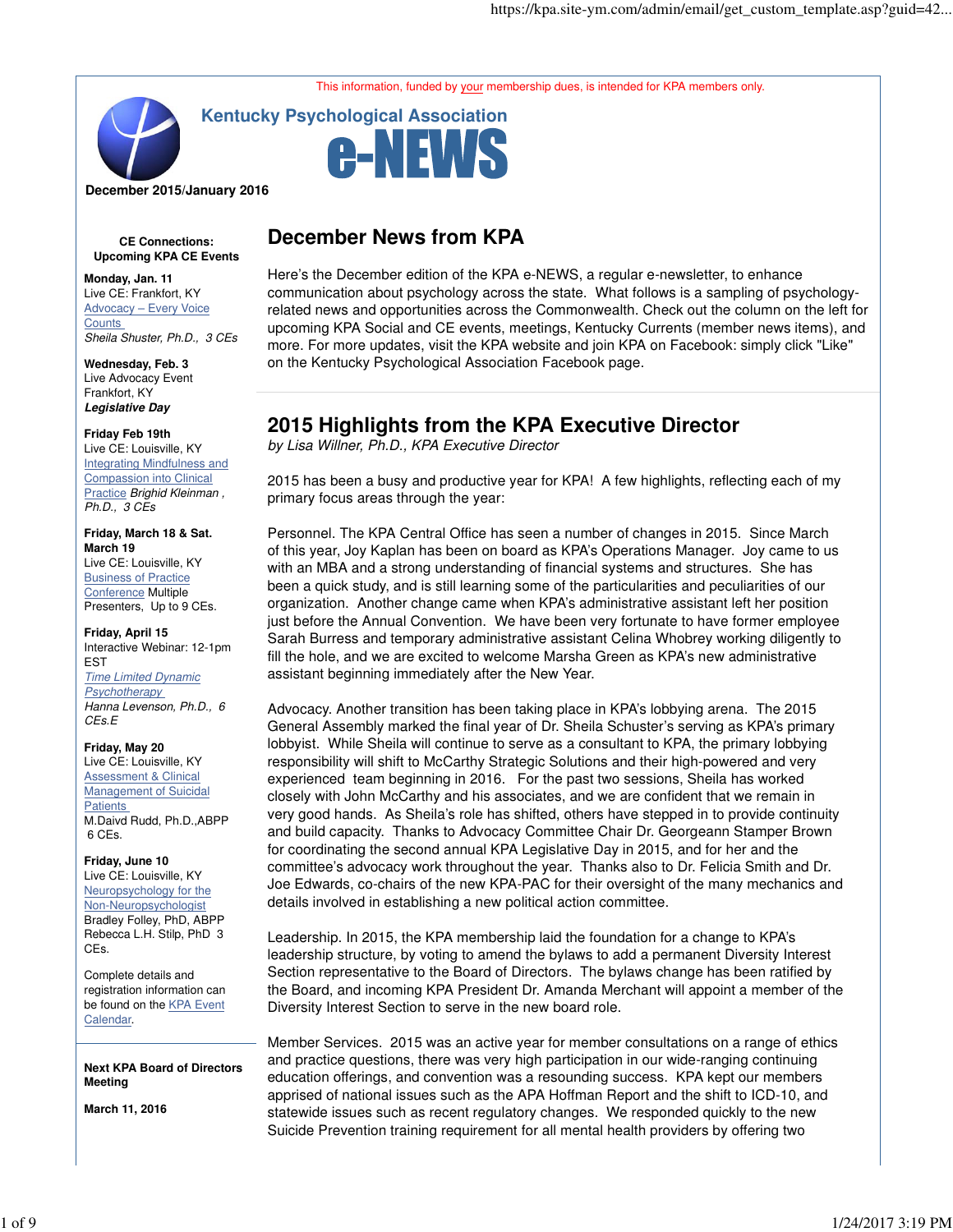View the KPA Board of **Directors** 

#### **KPA Book Corner**

The KPA Book Corner highlights books written by KPA Members and those recommended by KPA speakers, including those from the 2013 Convention. Click here to take a look at our current listings.

If you have presented for KPA or are a KPA Member author, please send your suggested items to kpa@kpa.org.(If you order Book Corner recommendations or other items through Amazon, remember to access the Amazon site by clicking on the Amazon link on the KPA home page - Amazon donates a small percentage of these purchases back to KPA!)

#### **Community Bulletin Board**

A forum is available to any KPA member who would like to post information that the psychology community may find interesting or helpful or for which psychology input is requested. Visit the Community Bulletin **Board** to view current messages or to post a new message.

#### **Members in the Media**

Members in the Media

Joe Bargione, PhD., KPA Member and lead psychologist for Jefferson County Public Schools recorded a live-to-tape interview at WAVE TV tin October for a Dawne Gee special on suicide prevention.

The following members appeared on "Let's Talk" at 970AM WGTK with fellow KPA member Stan Frager, Ph.D.

**Karyn McKenzie, Ph.D**. discussed Healthy Relationships

outstanding training opportunities this year, most recently by nationally renowned suicidologist M.David Rudd, Ph.D. (Note that Dr. Rudd will be presenting on the topic for KPA again in 2016).

## **Open Call for CE Proposals for KPA 2016 Annual Conference and/or 2017 KPA CE Calendar.!**

If you are interested in presenting a Continuing Education workshop during the 2016 Annual Convention or the 2017 calendar year, please complete a CE proposal form by clicking the CE Open Call link.

### **Kentucky Psychological Foundation News**

Dear Colleagues,

At this special time of year, the Kentucky Psychological Foundation would like to thank so many of you for your generous support for KPF.

The Silent Auction at the convention raised nearly \$2600. Many of you donate throughout the year, so thank you!!

How are the funds used? All funds are used to help build a psychologically healthy Kentucky. Here are a few specific examples:

- Research awards at the annual Spring Academic Conference support high quality psychological research and nurture the next generation of psychologists.

- National diversity speakers at convention and throughout the year promote the reduction of health disparities and increase cultural proficiency for psychologists and other mental health providers.

- KPF's Psychologically Healthy Workplace Awards promote empirically supported healthy workplace practices in a wide range of organizational settings.

What will we do with additional funds?

- The Public Education committee wants to expand the reach to newspapers across the state, facilitate social media and technological means to providing accurate and timely psychological information to the public.

- The Diversity committee is expanding its presence to include Cultural Consultations for KPA members, and to take a multidisciplinary approach to reducing mental health and educational disparities.

These efforts will require more staff time and resources.

**Advertisement:**

\_\_\_\_\_\_\_\_\_\_\_\_\_\_\_\_\_\_\_\_\_\_\_

The Foundation welcomes your end-of-year donations to these efforts. All donations to the Kentucky Psychological Foundation are completely tax deductible.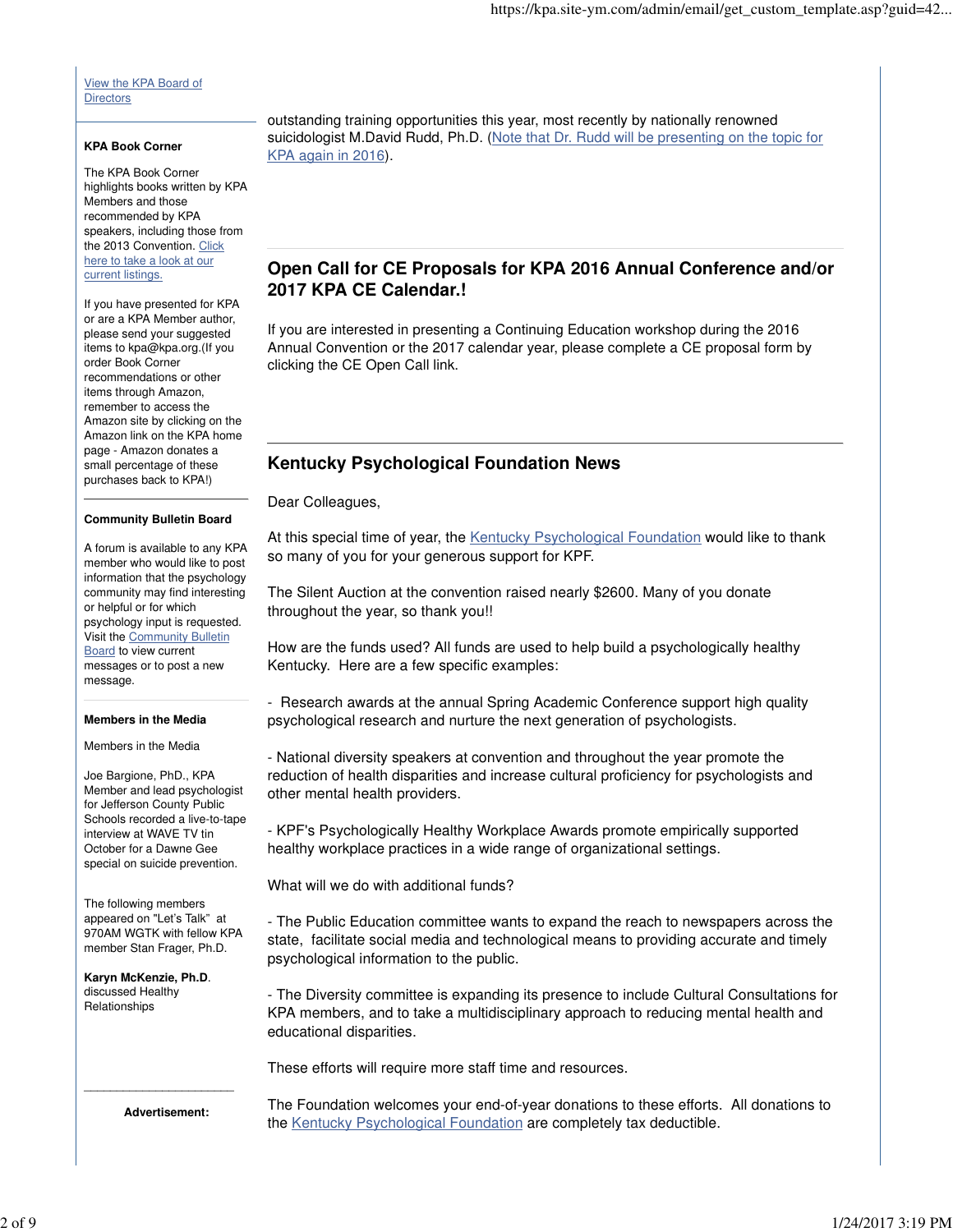**PSYCHOLOGY LICENSE DEFENSE** AND MENTAL HEALTH LAW Click Here For More Information Hazelrigg & Cox, llp **TTORNEYS AT LAW . FRANKFORT**<br>He R Bushnet Libri C New Chief, R Bushnet

#### **Members in the Media**

**\_\_\_\_\_\_\_\_\_\_\_\_\_\_\_\_\_\_\_\_\_\_\_**

Thank you,

Cay Shawler President, Kentucky Psychological Foundation

We wish you the best of the holiday season!

# **2016 Spring Academic Conference is Coming!**

The 2016 Kentucky Psychological Foundation Spring Academic Conference will be held on Saturday, April 2nd at the University of Kentucky. Look for details soon on KPA's Spring Academic Conference homepage.

Again, the Board appreciates your generosity and will continue its work to build a psychologically healthy Kentucky. I know we all believe that every effort is needed to improve the lives of so many in need as this is what called many of us to the profession.

# **Research Colloquium Travel Award**

The Kentucky Psychological Foundation has created an initiative to support the presentation of research colloquia by psychologists in academic or research settings within the Commonwealth of Kentucky. The purpose of this initiative is to foster inter-institutional networking between Kentucky academic or research institutions, promote the exchange of ideas, and provide career-development opportunities for academic and research psychologists within the Commonwealth. Click here for details.

## Help support the Kentucky Psychological Foundation by making a donation today!

# **2015 KPA Annual Conference Wrap-Up**

Many thanks to all who participated in making KPA's 2015 Conference "Creating our Future in a Transforming Landscape" such a tremendous success. There were many outstanding speakers and workshops and lots of great networking opportunities as we came together for our annual "family reunion". A special thank you to Convention Chair, Dr. Marianne McClure and the entire 2015 Convention Committee, and all of our wonderful volunteer presenters!

We'll be back in Louisville in 2016 for what promises to be yet another wonderful gathering. Look forward to upcoming information about the 2016 Annual Conference. In the meantime, click on the Convention homepage for an overview this past year's convention highlights.

# **Psychologists' Work in the Wake of Disasters**

by Laurie Grimes, PhD, KPA Director of Professional Affairs

Please send your announcements to kpa@kpa.org so that your news may be shared with the KPA membership.

#### **KPA Interest Sections**

Joining KPA Interest Sections is free and participation on the listservs is an exclusive member benefit. Many ideas, resources, and requests for treatment recommendations and other opportunities flow through the KPA listservs daily. Here is an excerpt from a post on the KPA Clinical listserv: "Thank you to everyone who shared their experiences with me. I was quite surprised at the variability of your responses.....Nice to have a community to call on for advice when such situations arise!" If you want to expand your resources and deepen your own sense of community within KPA, visit the KPA Interest Section webpage for instructions on how to join a KPA Interest Section.

**Interest Section Details** Listserv Details



Join KPA and KPAGS on Facebook!

KPA has always been an organization that works to be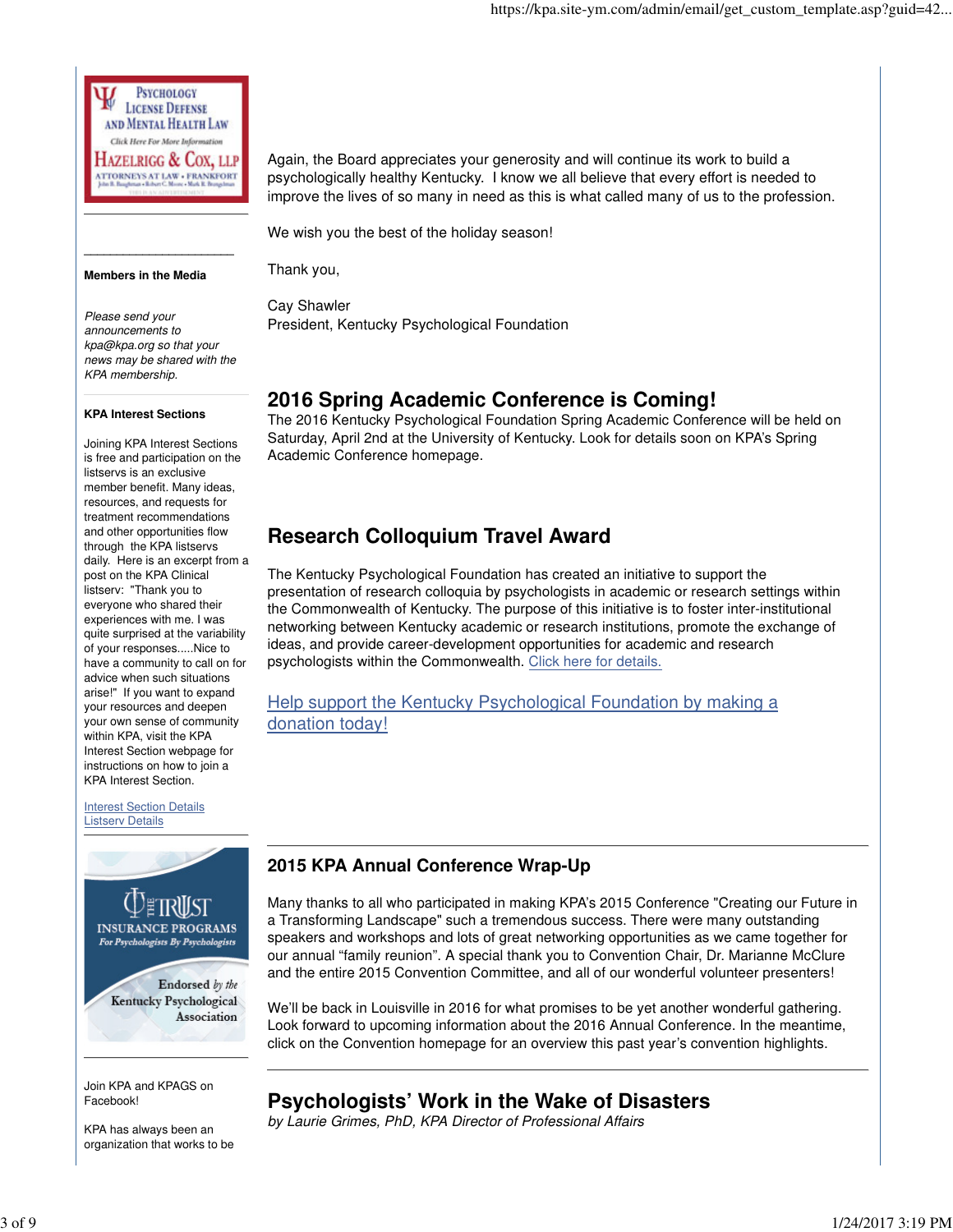inclusive of all psychologists in the state. Kentucky Psychological Association is officially on the popular social networking site, Facebook.com, and currently has 378 "friends". All you need to do to join the Kentucky Psychological Association on Facebook is to select the "Like" button after finding our group on Facebook. Please be sure to search for "Kentucky Psychological Association "and review the KPA Social Media/Forum Policy.

#### **Advertise in the KPA e-Newsletter!**

The bi-monthly editions of the KPA e-Newsletter, are distributed to over 1100 KPA members. The eNewsletter is sent via blast email at the end of Jan, March, May, July, Sept and Nov with submissions accepted at any time. Complete information and pricing details are available on the KPA Advertising webpage.

#### **Support KPA During in 2015 via Shopping on Amazon.com**

You can support KPA when shopping on Amazon by clicking the Amazon link on the main KPA website as a first step in making purchases on Amazon.com. Up to 3% of every purchase made on Amazon when you click their link on the main KPA website benefits KPA.

#### **The Easiest Way to Accept Payments**

The Kentucky Psychological Association is pleased to offer member merchant accounts credit and debit card processing for your practice. A merchant account provides your clients with a convenient and immediate payment option and makes it easy for them to pay you for your services. Accept payment for consultation fees, counseling sessions and insurance co-pays. With a merchant account, you can:

•Accept Visa, MasterCard, Discover & AMEX. •Control cash flow & increase When violence and disaster strikes, psychologists are likely to be involved in the aftermath. Whether treating victims of violence, addressing distress from indirect exposure to disaster and terrorist events, providing guidance to parents and the public in the wake of world events, or participating in disaster relief efforts, psychological expertise is needed to help manage anxiety, stress, and coping challenges in individuals, families, and communities. The recent bombing in Paris is the most recent example of a world tragedy prompting local stress. Our clients may have a sibling, friend, or relative studying in Paris or may have visited the city themselves - this, coupled with the random, unpredictable, and intentional aspects of the crime make people feel more vulnerable and anxious. Schools, churches, and other organizations sometimes reach out to psychologists for guidance in these situations. Some recent articles and resources are listed below that may be useful in working with people and populations affected by disaster and violence. While individual circumstances will guide intervention, standard guidelines emphasize helping people to maintain a regular routine, focus on resilience, establish social support and community connection, limit exposure to the endless news cycle (particularly for children), and, for children, be honest and forthright with age appropriate language and content, start a conversation, listen and reassure.

How to Cope With Anxiety During Terror Threats Building resilience to manage indirect exposure to terror How to talk to children about difficult news and tragedies Recovering emotionally from disaster What psychologists do on disaster relief operations

### **Other resources**:

- Disaster Distress Hotline -
- Listen, Protect, Connect Psychological First Aid for Teacher & Students (PDF, 2MB)
- Tips for Talking With and Helping Children and Youth Cope After a Disaster or Traumatic Event – a guide for parents, caregivers, and teachers (PDF, 300KB)
- Helpful Hints for School Emergency Management: Psychological First Aid for Students and Teachers: Listen, Protect, Connect – Model & Teach
- Explaining the News to Our Kids
- Children & Grief: Guidance and Support Resources
- The Road to Resilience

# **New Regulatory Changes for Psychology**

As of December 16, 2015, three new regulations were approved which relate to the practice of psychology in Kentucky.

1. The reg with the most buzz (201 KAR 26:175) puts into place the new continuing education requirement regarding suicide assessment, treatment, and management passed by the General Assembly. The reg stipulates the following:

 $E$  Licensees will be required to have a six-hour CE on suicide assessment, treatment, and management within the first year of licensure and every six years thereafter.

 $[$  $[$  $]$  There will be flexibility regarding the distribution of course work hours and who offers the CE course as long as they are approved sponsoring organizations, such as KPA; other organizations are outlined in the reg.

 $[$  $]$  Exemptions will be granted under the following circumstances:

- o A new licensee will have the requirement waived for the first 6 years if s/he has completed a 3 semester hour graduate course in suicide and crisis assessment, prevention, and intervention during graduate education.
- o The requirement will be waived if, during the 6-year licensing period, the licensee:  $\mathbb{B}$  is primarily employed in a JCAHO or nationally accredited healthcare entity that requires a suicide risk assessment with each patient that is seen
	- $\mathbb{R}$  teaches a graduate-level course in suicide assessment, training, and management
	- $\mathbb{R}$  teaches a continuing education course in suicide assessment, training, and management at least once during the 6 year period.

2. The second reg regards dual licensure (201 KAR 26:121), specifically addresses scope of practice situations where a psychologist is licensed by the psychology board as well as another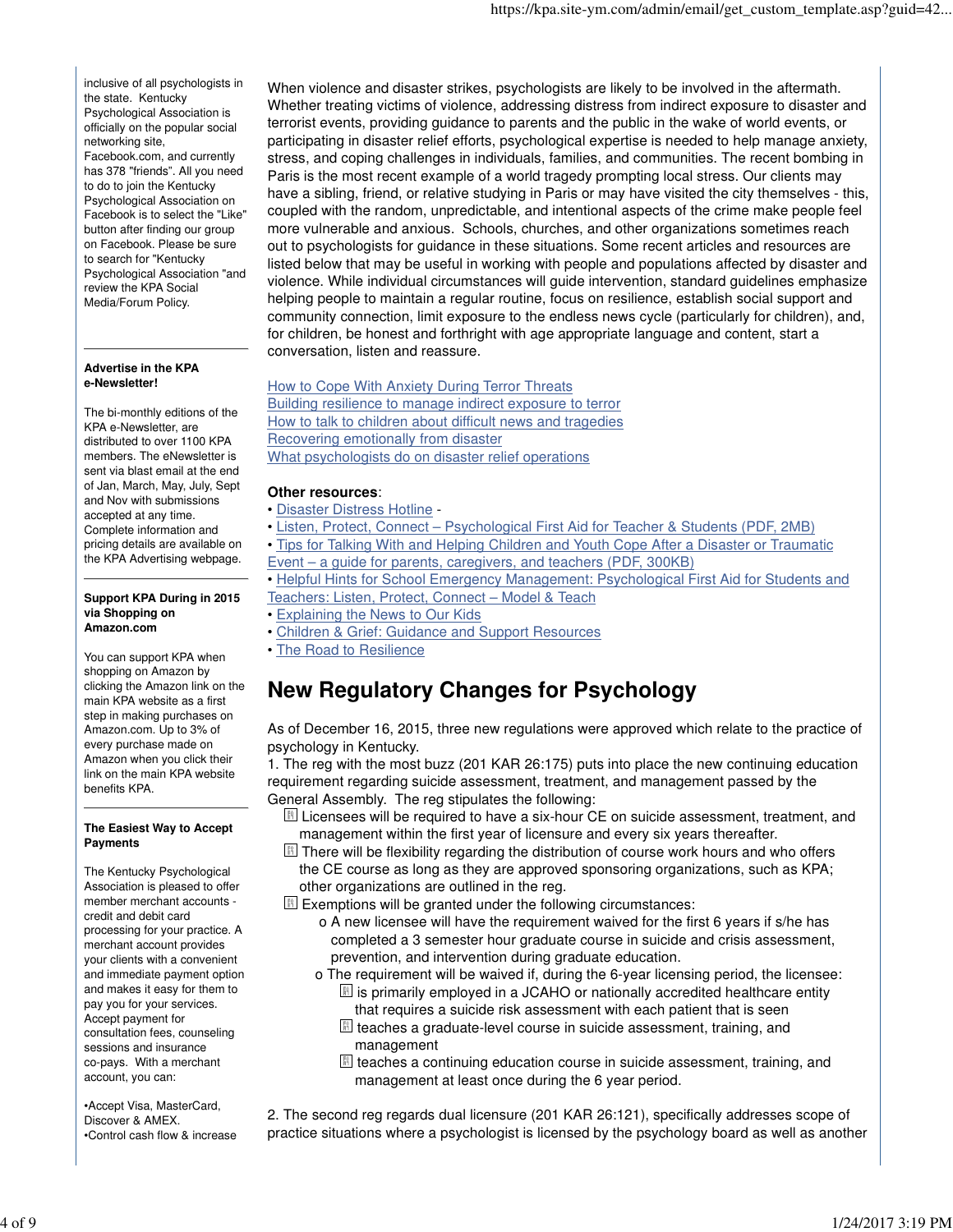business.

•Save up to 25% off standard bank fees. •No contract or annual fees. •No cost to transfer services call to compare!

The process is simple. Begin accepting payments today! Call 866-376-0950 or visit www.affinipay.com/kpa.

#### **KPA Home Study Opportunities**

Under revised KRS CE regulations, you can now earn up to 12 credits per licensure cycle for home study courses. See what KPA has to offer...

A First Step in Understanding the Affordable Care Act and Its Potential Impact on the Health and Mental Health of Kentuckians

Assessment of Religiousness and Spirituality in Clinical Practice, 1 **CE** 

KPAF Diversity Conference Home Study Courses

Religion, Spirituality, and Clinical Practice Webinar Home Study **Series** 

View the KPA Home Study Page for additional options.

mental health regulatory board. The reg stipulates that:

 $\mathbb{B}$  those who hold a license with the psychology board, no longer have to maintain a separate and distinct practice if s/he also practices under a license issued by another mental health regulatory board.

 $\mathbb{B}$  the reg retained the language stating that psychological testing shall not be delivered under a credential other than a license issued by the Board of Examiners of Psychology.

3. The third reg (201 KAR 26:200) deals with educational requirements needed for licensure as a licensed psychologist. The reg stipulates that:

 $\mathbb{B}$  applicants for licensure must have graduated with a doctoral degree in psychology from a regionally accredited educational institution, of which at least one full academic year was spent in residence. The criteria to be defined as a 'full academic year' are outlined in the reg and include requirements for face-to-face, in-person contact with faculty and other students.

The full text of the regulations is available through the Legislative Research Commission website: www.lrc.ky.gov

# **Well-Being Column: Stillness**

by guest columnist John F. Christensen, Ph.D., APA Advisory Committee on Colleague Assistance

A recent development in information technology is the advent of Google glasses. These are smart goggles that allow streaming of data via the internet onto a sector of the lens and linked to a GPS embedded in the frame. Imagine walking by any place of business and with a glance at the storefront accessing the company website (restaurant menu, movie marquee with IMDB reviews) or being able to encounter a bird in the wild and with instant photo with feature recognition see all the information you want about that bird displayed in your field of vision. Pretty cool! Without waiting for this next best thing to emerge, we already have instant access to more information than was available in the great library of Alexandria (or any historical repository of human knowledge). If we wish, we can allow the information to roll over us in a continuous flow. But is there a cost to wading through this incessant stream?

Although our brains are quite adaptable and resilient, they require the full cycle of a night's sleep to prune unnecessary synaptic connections and consolidate and strengthen the connections of new knowledge. They also require stillness and silence to find the depth and meaning in what we absorb. For us (and our children) these moments of stillness are disappearing as rapidly as ice sheets in the polar regions. I found a New York Times article by Pico Ayer to be a compelling reminder of the deep value of cultivating silence and stillness. http://www.nytimes.com/2012/01/01/opinion/sunday/the-joy-of-quiet.html?pagewanted=all

Making a conscious effort to create "unplugged" time can reap dividends beyond the investment of time (be it a day or an hour or even 5 minutes). When we disconnect from light emitting screens, email, Facebook, and the text messages we might delay, we open ourselves to the possibility of encountering what the poet Gerard Manley Hopkins called "the dearest freshness deep down things," whether it be a manifestation of nature, the touch of a loved one, or the murmurings of our own soul. A physician colleague in New York tries to honor the Sabbath in whatever small way he can. If he cannot take a sabbath day, he takes a "sabbath hour," into which he enters by placing the devices that connect him to the nonstop world (pager, smart phone, iPad, car keys) into a "sabbath box," where they remain to be picked up at the end of the sabbath time. The discipline to collect these moments of stillness requires that we tolerate the technological withdrawal symptoms of boredom or the anxiety of missing out on something.

For a deeper read on this issue, I recommend The Shallows" (no pun intended) by Nicholas Carr (http://www.nytimes.com/2010/06/06/books/review/Lehrer-t.html) He refers back to Marshall McLuhan's Understanding Media to explore how the media of technology (rather than the message or content) are reshaping our minds.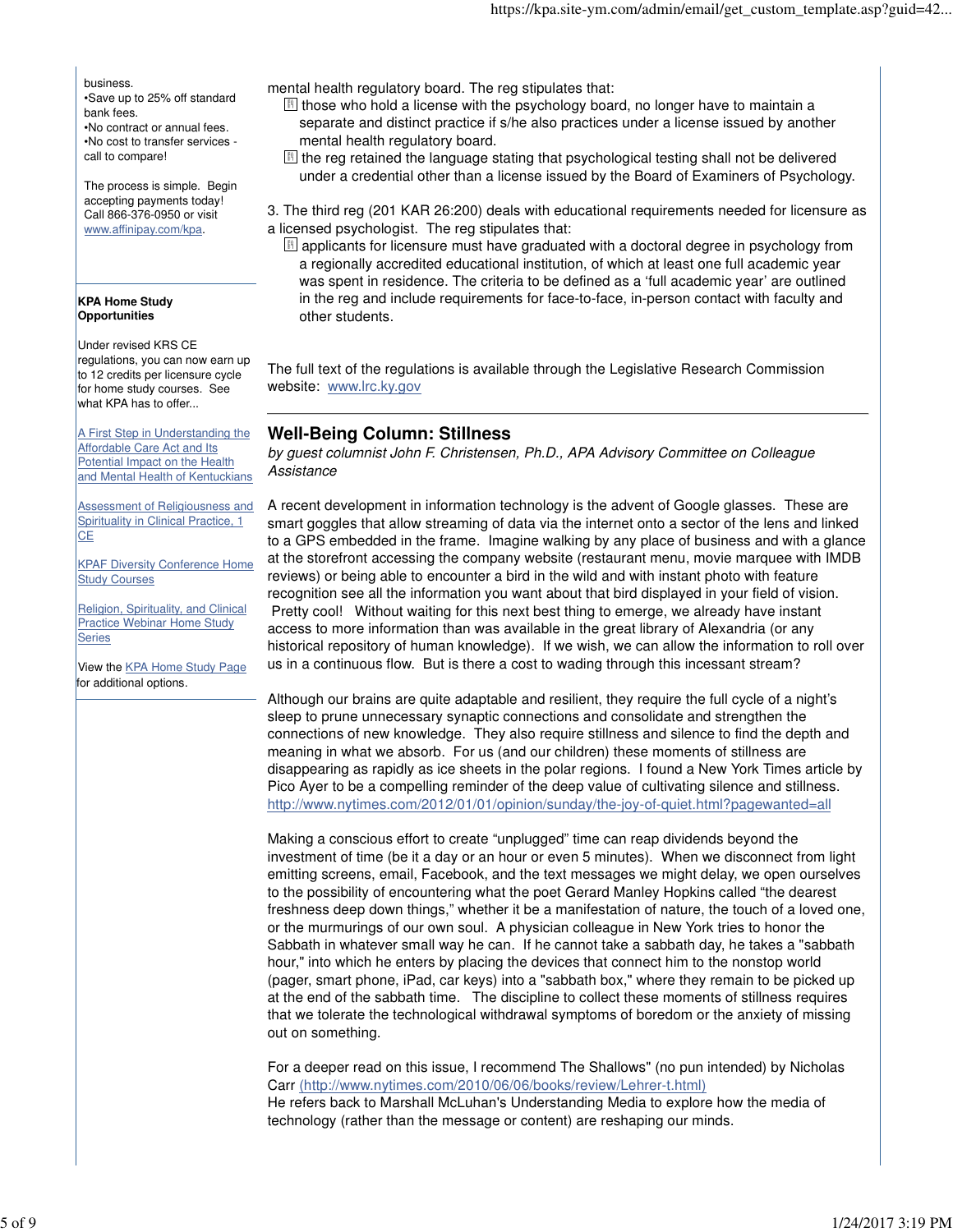**Kentucky Psychological Association** 120 Sears Ave, Ste 214 Louisville, KY 40207 502-894-0777 kpa@kpa.org www.kpa.org

> To live consciously as humans entails being mindful not only of good nutrition, restorative sleep, and adequate exercise—but also ensuring we get our recommended daily allowance of stillness.

> "When you lose touch with inner stillness, you lose touch with yourself. When you lose touch with yourself, you lose yourself in the world. Your innermost sense of self, of who you are, is inseparable from stillness. This is the I Am that is deeper than name and form." –Eckhart Tolle

> The APA Advisory Committee on Colleague Assistance (ACCA) seeks to promote the health and well-being of psychologists by providing resources to help them prevent burnout and to thrive and flourish in their personal and professional lives. It also seeks to help organizations in which psychologists work to promote their well-being. ACCA has a threefold mission: 1. To prevent and ameliorate professional distress and impairment and their consequences among psychologists.

2. To foster and provide resources via linkages to state associations to this end.

3. Thereby, to better protect the public.

ACCA attempts to attain these goals in three ways: by promoting an understanding and acknowledgment of the unique occupational hazards of psychologists' work, supporting the development and maintenance of state level assistance programming, and encouraging appropriate linkages between state ethics committees, regulatory boards and assistance programs. By working in these areas, ACCA hopes to serve the interests of the public and the professional community. Resources to help psychologists and their professional organizations can be found on the ACCA web page (http://www.apa.org/practice/leadership/colleagueassistance.aspx)

# **KPA Member Benefits: New Resources!**

**Technology Resource** - Dr. Dan Florell, presenter of the June 21st, 2013 KPA CE Workshop, Advanced Supervision: Influence of Technology, has been gracious enough to share an audio recording of his workshop with KPA members interested in the advancements of technology and their use in the field of psychology. Click here to learn more and to access the recording.

#### **Clinical Psychology – Overview and Effectiveness**

PowerPoint courtesy of KPA Member Eric Russ, Ph.D., University of Louisville. Click here to access the Powerpoint presentation.

**Ethics Resource** - The KPA Ethics Committee has developed a list of resources for KPA members aimed to help psychologists find resources about self-assessment, self-care and the development of skills, relationships, and personal qualities that will allow them to be less vulnerable to ethical breaches and "slippery slopes" in their professional careers and foster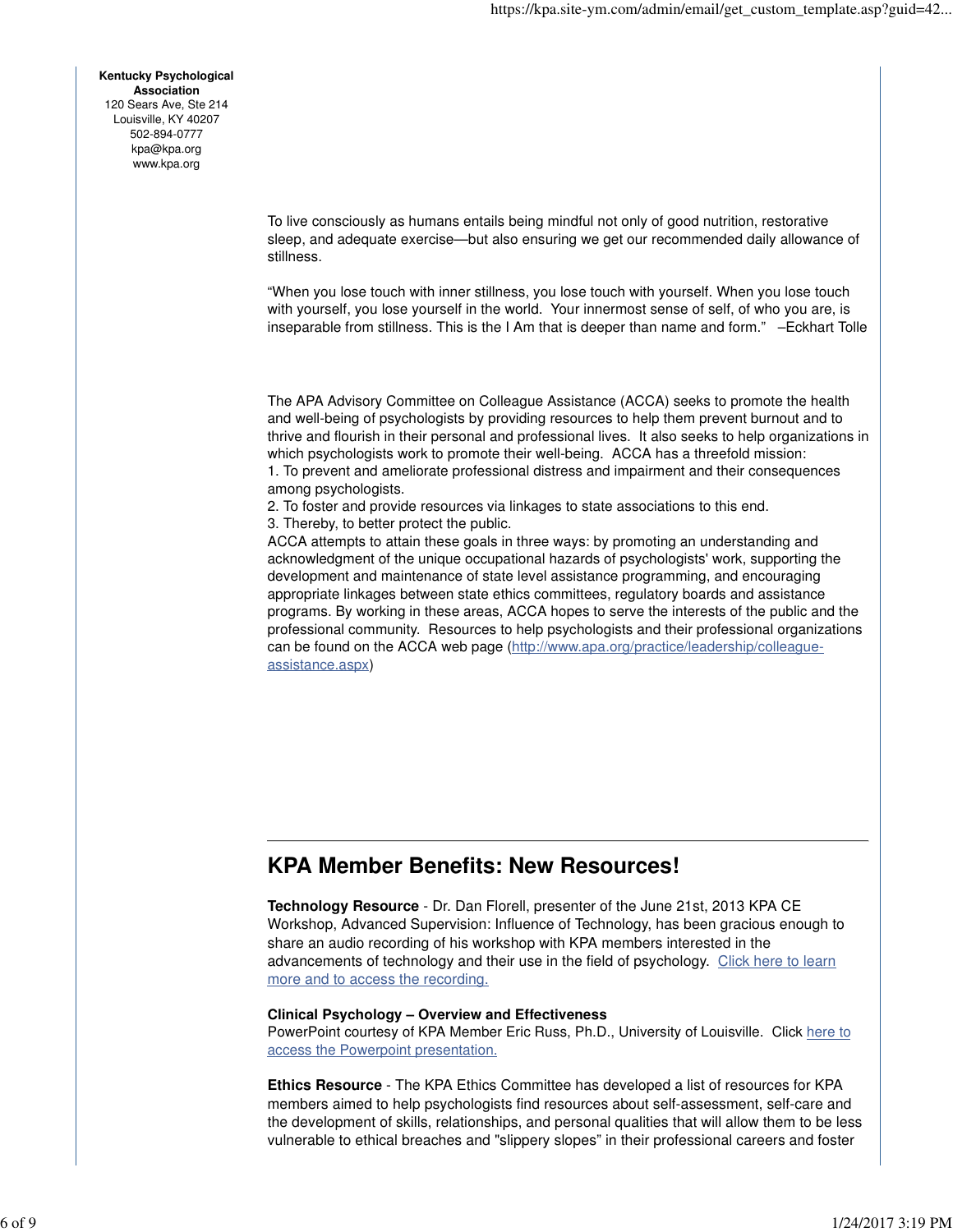ethical awareness that leads to optimal practice. The posted resources define and discuss the stress—distress—impairment continuum, and the vulnerability at any point along the way to an ethical violation. They touch on topics such as risk factors, prevention of impairment, intervening with an impaired colleague, treatment options and the national movement toward establishing colleague assistance programs. http://kpa.site-ym.com/?19#EthicsClick here to learn more and to access the resources.

### **Getting your license, keeping your license, and losing your license. Part four – an overview of the renewal process**

by guest contributor, Mark R. Brengelman, JD, MA

This article is the fourth in a multi-part series covering the basics of licensure as a psychologist in Kentucky. Most readers of this KPA eNewsletter will have already completed the lengthy professional education and testing to qualify for a license to practice psychology.

This article covers requirements for all psychologists to renew their license. Continuing education compliance and its new provisions will be next. Finally, a concluding part in this series will be an overview of losing one's license to practice psychology in Kentucky. Once credentialed by the Kentucky Board, a psychologist must renew his or her credential every three years from the date it was first issued. KRS 319.071(1) governs the renewal process in such detail that no administrative regulation applies, except an administrative regulation which sets the renewal fees.

KRS 319.071 mandates this three year deadline to renew one's license. Psychologists should be aware a three year licensure period is unique in professional licensure – it is far more common to have a two year renewal cycle or even a one year renewal requirement. Other mental health professionals must renew their licenses more often than psychologists. As with so many other routine functions of the Kentucky Board, a renewal form exists and is available on the Board's web site. However, it is becoming more common to use the Kentucky Board's on-line renewal process, which takes a psychologist through the process as found on the renewal form and allows the payment of the required renewal fee electronically.

Psychologists should pay particular attention to the questions asked in the renewal process which involve inquiring as to matters that would lead the Board to conduct an investigation, such as criminal matters, mental health issues, and licensure status in other states. No single question and answer is dispositive of future action by the Kentucky Board, but answering "yes" to a question such as "have you been convicted of a crime since the last renewal" will surely trigger further inquiry by the Board. Information found as a result may be the basis for disciplinary action by the Board, including not renewing the license. Losing one's license will be the subject of this last article in this series.

What does it cost to renew one's license? While KRS 319.071 limits the fees "not to exceed \$100" for the three year renewal, another statute overrides this limit. KRS 319.032(1(n) allows the Board "notwithstanding the fee schedules specified in this chapter, increase[e] or decreas[e] fees as it deems appropriate." Even without a dollar limit set by statute, all government fees are required to be set by administrative regulation.

Here, an administrative regulation, 201 KAR 26:160 § 1 mandates a \$450.00 fee for licensed psychologists, certified psychologists with autonomous functioning, and licensed psychological practitioners. A fee of \$300.00 is required for licensed psychological associates and certified psychologists. Independent practitioners therefore pay a higher rate than those who practice under supervision.

What happens if a psychologist does not renew his or her license? KRS 319.071(1) only mandates Board action after three months from the renewal expiration date when the Board is required to "cancel a license not renewed within three (3) months of the renewal date." Therefore, there is a de facto approximately ninety (90) day grace period to renew before negative consequences follow. This will come in handy when continuing education compliance is reviewed next in this series of articles.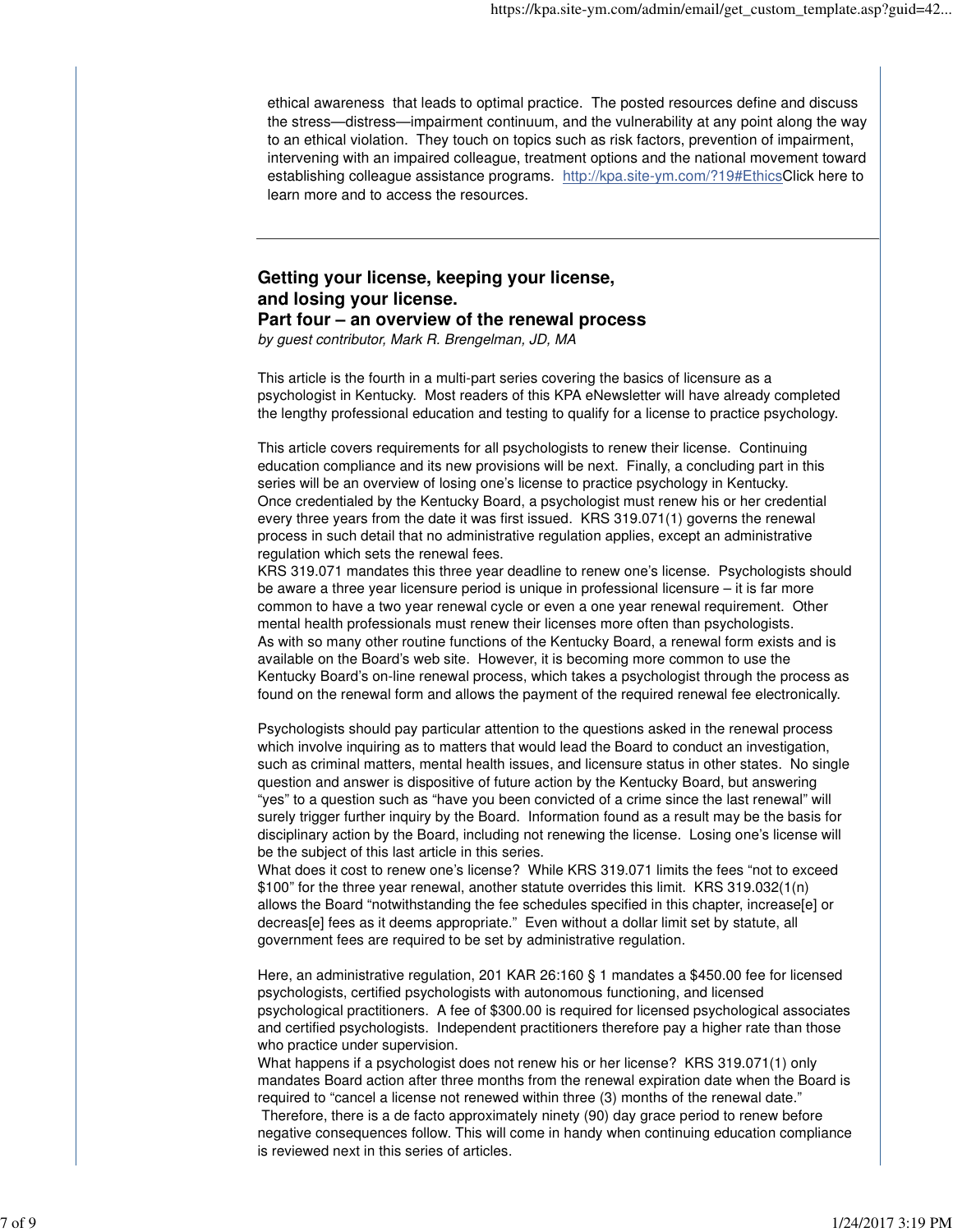A psychologist whose license is cancelled for non-renewal after the three (3) month period "shall not practice psychology until the license has been restored." Even then, a psychologist may reinstate a cancelled license anytime within three years from its cancellation by payment of the renewal fee and a penalty not to exceed the amount of the renewal fee.

There is another option. A psychologist may also apply for an inactive license, which allows the psychologist to keep a license in name only since an inactive license does not allow one to practice psychology or to supervise other psychologists.

A psychologist who has had a license cancelled or who has had inactive status for more than three years may still regain the license, but only after "passing an examination procedure and paying the renewal and penalty fees." Reinstating a cancelled license or an inactive license is very straightforward within the three year period. Even after the three year period, reinstatement is still easily possible.

With an unusually long three year renewal cycle,psychologists have the luxury, or perhaps the burden, of having three years to renew their credential by paying the renewal fee to cover all three years and to obtain their mandated continuing education. If a psychologist has not renewed the credential, or has attempted to renew but comes up short on the required continuing education, the three (3) month de facto grace period applies to allow the psychologist to do so. Even thereafter, a psychologist has up to three years to renew the license, with the fee and penalty, yet cannot practice psychology until he or she has done so..

### **# # # # # # # # # #**

Mark R. Brengelman, JD, MA, is a Partner at Hazelrigg & Cox LLP, Frankfort, where he has successfully represented psychologists in Kentucky and out-of-state as well as other licensed health care

### **Q&A on Current Issues in Ethics.....**

By the Ethics Committee

#### Ethical Question:

The Ethics Committee received a question from a therapist who has an adult male client who was sexually abused by his father. The father, after separating from his mother, moved to Florida and